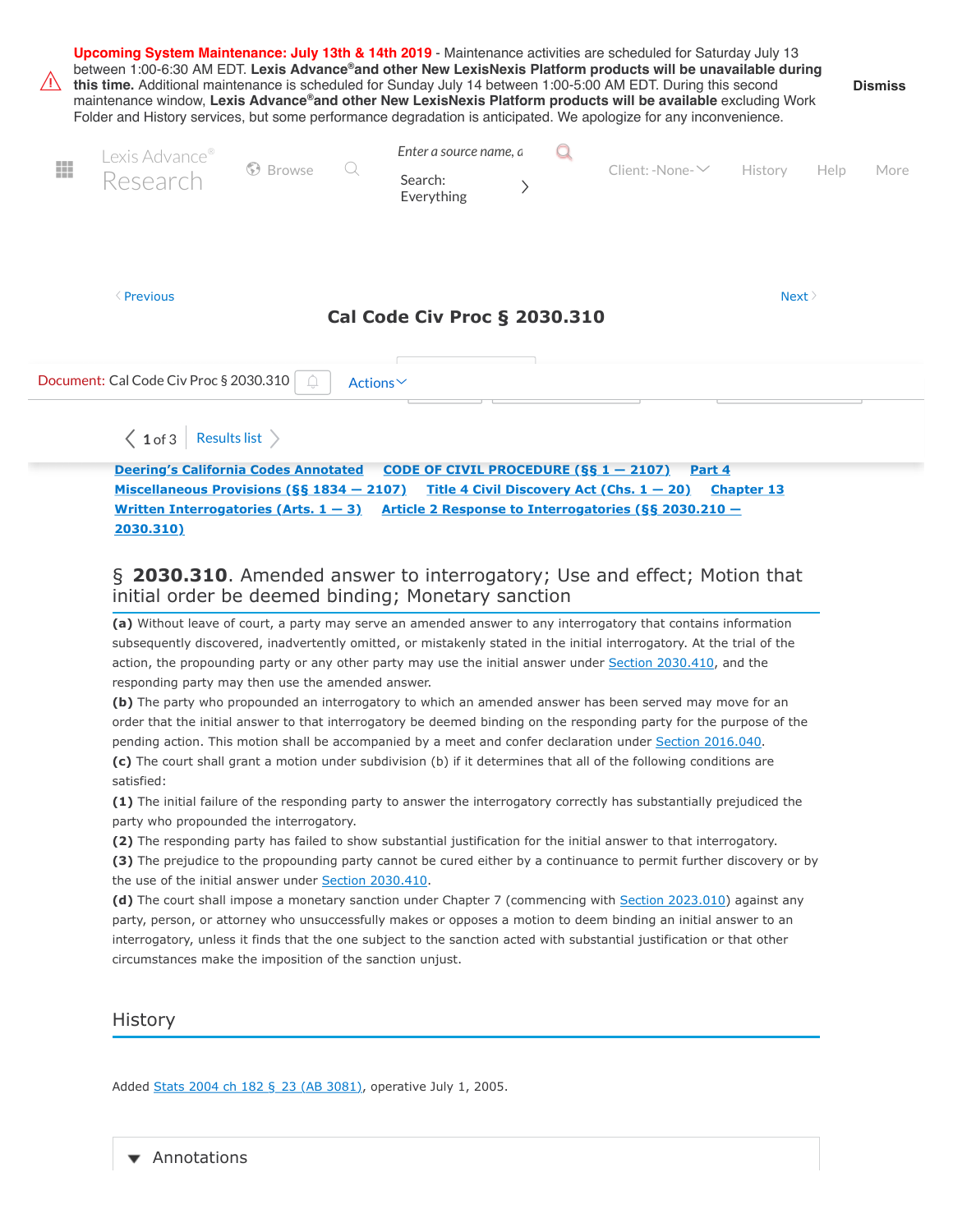# **Notes**

### **Historical Derivation:**

**Editor's Notes—**

#### **Historical Derivation:**

Former CCP § [2030\(m\), added Stats 1986 ch 1334 §](https://advance.lexis.com/document/?pdmfid=1000516&crid=fd1d1e32-1f72-40f8-af71-7e3b47ab4d0b&pddocfullpath=%2Fshared%2Fdocument%2Fstatutes-legislation%2Furn%3AcontentItem%3A5J6R-DD61-66B9-84B6-00000-00&pddocid=urn%3AcontentItem%3A5J6R-DD61-66B9-84B6-00000-00&pdcontentcomponentid=4867&pdteaserkey=sr0&pditab=allpods&ecomp=1f4Lk&earg=sr0&prid=591bf7cd-585d-44ec-8461-022994f9477f#) 2, amended [Stats 1987 ch 86 §](https://advance.lexis.com/document/?pdmfid=1000516&crid=fd1d1e32-1f72-40f8-af71-7e3b47ab4d0b&pddocfullpath=%2Fshared%2Fdocument%2Fstatutes-legislation%2Furn%3AcontentItem%3A5J6R-DD61-66B9-84B6-00000-00&pddocid=urn%3AcontentItem%3A5J6R-DD61-66B9-84B6-00000-00&pdcontentcomponentid=4867&pdteaserkey=sr0&pditab=allpods&ecomp=1f4Lk&earg=sr0&prid=591bf7cd-585d-44ec-8461-022994f9477f#) 12, Stats 1988 ch 553 § 4, ch 575 § 1, [Stats 1991 ch 1090 §](https://advance.lexis.com/document/?pdmfid=1000516&crid=fd1d1e32-1f72-40f8-af71-7e3b47ab4d0b&pddocfullpath=%2Fshared%2Fdocument%2Fstatutes-legislation%2Furn%3AcontentItem%3A5J6R-DD61-66B9-84B6-00000-00&pddocid=urn%3AcontentItem%3A5J6R-DD61-66B9-84B6-00000-00&pdcontentcomponentid=4867&pdteaserkey=sr0&pditab=allpods&ecomp=1f4Lk&earg=sr0&prid=591bf7cd-585d-44ec-8461-022994f9477f#) 11.

### **Editor's Notes—**

For notes of decisions derived from cases decided under former CCP § 2030, see CCP § [2030.010](https://advance.lexis.com/document/?pdmfid=1000516&crid=fd1d1e32-1f72-40f8-af71-7e3b47ab4d0b&pddocfullpath=%2Fshared%2Fdocument%2Fstatutes-legislation%2Furn%3AcontentItem%3A5J6R-DD61-66B9-84B6-00000-00&pddocid=urn%3AcontentItem%3A5J6R-DD61-66B9-84B6-00000-00&pdcontentcomponentid=4867&pdteaserkey=sr0&pditab=allpods&ecomp=1f4Lk&earg=sr0&prid=591bf7cd-585d-44ec-8461-022994f9477f#).

# **Commentary**

### **Law Revision Commission Comments:**

### **2004—**

Subdivision (a) of Section **2030.310** continues the first paragraph of former Section 2030(m) without change, except to conform the cross-reference.

Subdivision (b) continues the first and second sentences of the second paragraph of former Section 2030(m) without substantive change.

Subdivision (c) continues the third sentence of the second paragraph of former Section 2030(m) without substantive change.

Subdivision (d) continues the third paragraph of former Section 2030(m) without change, except to conform the cross-reference.

# Notes to Decisions

**1. Generally**

- **2. Particular Determinations**
- **1. Generally**

There was no legal support for a unilateral assertion that plaintiffs were bound by their original responses to interrogatories because defendants did not move for an order compelling further responses or for an order deeming plaintiffs bound by their original responses after those responses were amended; the trial court should have considered amended responses submitted with plaintiffs' opposition to a motion for summary judgment. [Ahn v. Kumho Tire U.S.A., Inc. \(Cal. App. 4th Dist. Jan. 22, 2014\), 223 Cal. App. 4th 133, 166 Cal. Rptr. 3d 852,](https://advance.lexis.com/document/?pdmfid=1000516&crid=fd1d1e32-1f72-40f8-af71-7e3b47ab4d0b&pddocfullpath=%2Fshared%2Fdocument%2Fstatutes-legislation%2Furn%3AcontentItem%3A5J6R-DD61-66B9-84B6-00000-00&pddocid=urn%3AcontentItem%3A5J6R-DD61-66B9-84B6-00000-00&pdcontentcomponentid=4867&pdteaserkey=sr0&pditab=allpods&ecomp=1f4Lk&earg=sr0&prid=591bf7cd-585d-44ec-8461-022994f9477f#) 2014 Cal. App. LEXIS 54.

### **2. Particular Determinations**

Binding an insurance company to its initial responses to interrogatories in a statutory fraud action against a doctor was error, whether or not the company showed substantial justification, because the record did not support findings of substantial prejudice or that any prejudice could not have been cured. People ex rel. [Government Employees Ins. Co. v. Cruz \(Cal. App. 4th Dist. Jan. 22, 2016\), 244 Cal. App. 4th 1184, 198 Cal.](https://advance.lexis.com/document/?pdmfid=1000516&crid=fd1d1e32-1f72-40f8-af71-7e3b47ab4d0b&pddocfullpath=%2Fshared%2Fdocument%2Fstatutes-legislation%2Furn%3AcontentItem%3A5J6R-DD61-66B9-84B6-00000-00&pddocid=urn%3AcontentItem%3A5J6R-DD61-66B9-84B6-00000-00&pdcontentcomponentid=4867&pdteaserkey=sr0&pditab=allpods&ecomp=1f4Lk&earg=sr0&prid=591bf7cd-585d-44ec-8461-022994f9477f#) Rptr. 3d 566, 2016 Cal. App. LEXIS 117.

# Research References & Practice Aids

### **Treatises:**

[Cal. Forms Pleading & Practice \(Matthew Bender\) ch 194](https://advance.lexis.com/document/?pdmfid=1000516&crid=fd1d1e32-1f72-40f8-af71-7e3b47ab4d0b&pddocfullpath=%2Fshared%2Fdocument%2Fstatutes-legislation%2Furn%3AcontentItem%3A5J6R-DD61-66B9-84B6-00000-00&pddocid=urn%3AcontentItem%3A5J6R-DD61-66B9-84B6-00000-00&pdcontentcomponentid=4867&pdteaserkey=sr0&pditab=allpods&ecomp=1f4Lk&earg=sr0&prid=591bf7cd-585d-44ec-8461-022994f9477f#) "Discovery: Interrogatories".

[Cal. Points & Authorities \(Matthew Bender\) ch 84](https://advance.lexis.com/document/?pdmfid=1000516&crid=fd1d1e32-1f72-40f8-af71-7e3b47ab4d0b&pddocfullpath=%2Fshared%2Fdocument%2Fstatutes-legislation%2Furn%3AcontentItem%3A5J6R-DD61-66B9-84B6-00000-00&pddocid=urn%3AcontentItem%3A5J6R-DD61-66B9-84B6-00000-00&pdcontentcomponentid=4867&pdteaserkey=sr0&pditab=allpods&ecomp=1f4Lk&earg=sr0&prid=591bf7cd-585d-44ec-8461-022994f9477f#) "Discovery: Interrogatories" § 84.70.